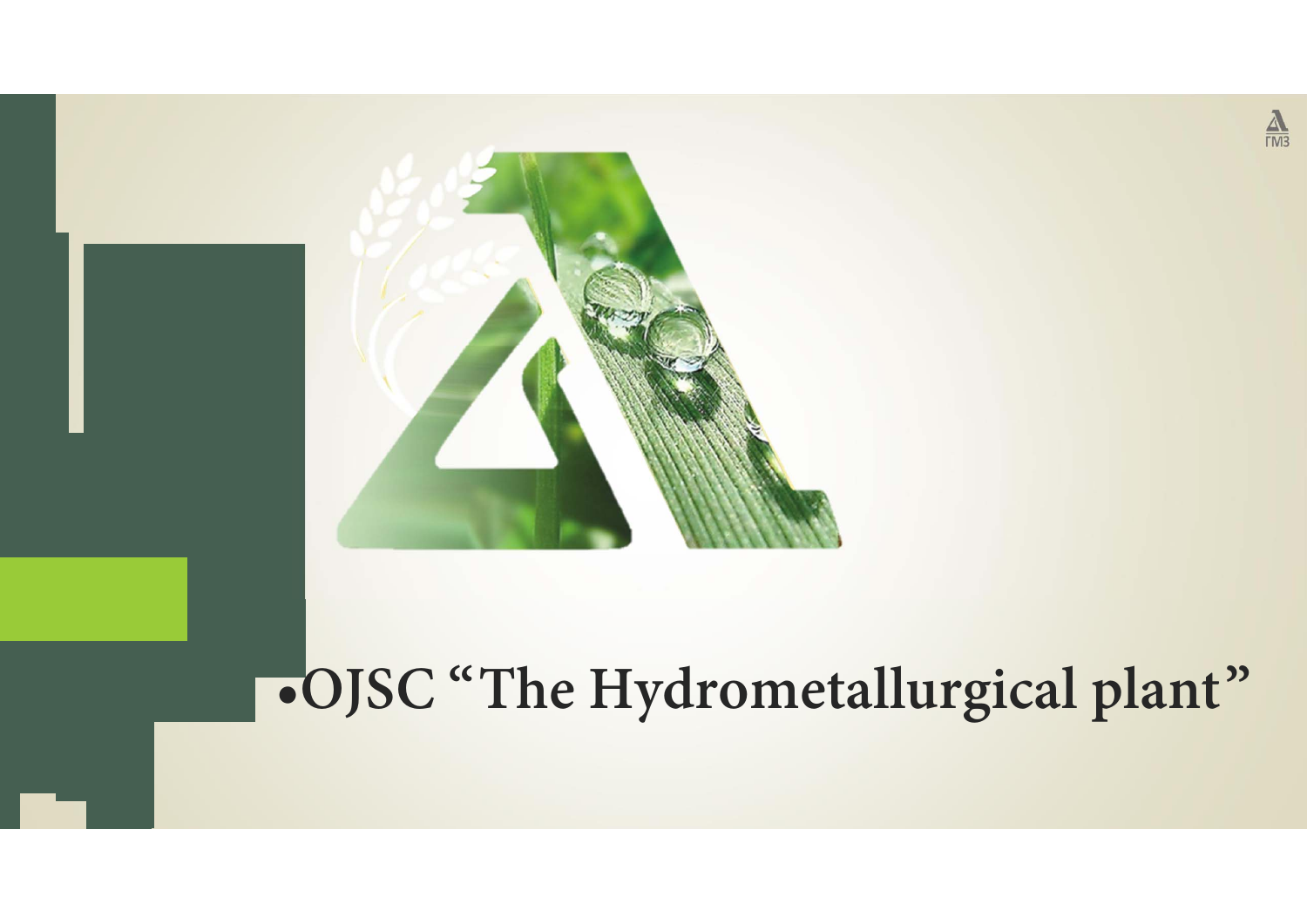•In a few words about our company



Hydrometallurgical plant was commissioned in Lermontov in 1954 by the Resolution of the USSR's Council of Ministers a. The plant was founded as a structural unit of the Mining and Chemical mining department (since 1988 SPA "Almaz").  $\blacktriangleright$  The main directions of its work were the processing of uranium ores and production of chemically pure uranium oxide. This works were completed in 1991.

The group of scientists and industrialists of the plant were awarded the Council of Ministers' Award for the development of low-waste technological processes of mineral processing in 1987 .

Industrialists were awarded by the Council of Ministers' Award for the development and implementation of production technology of scandium products in 1988.



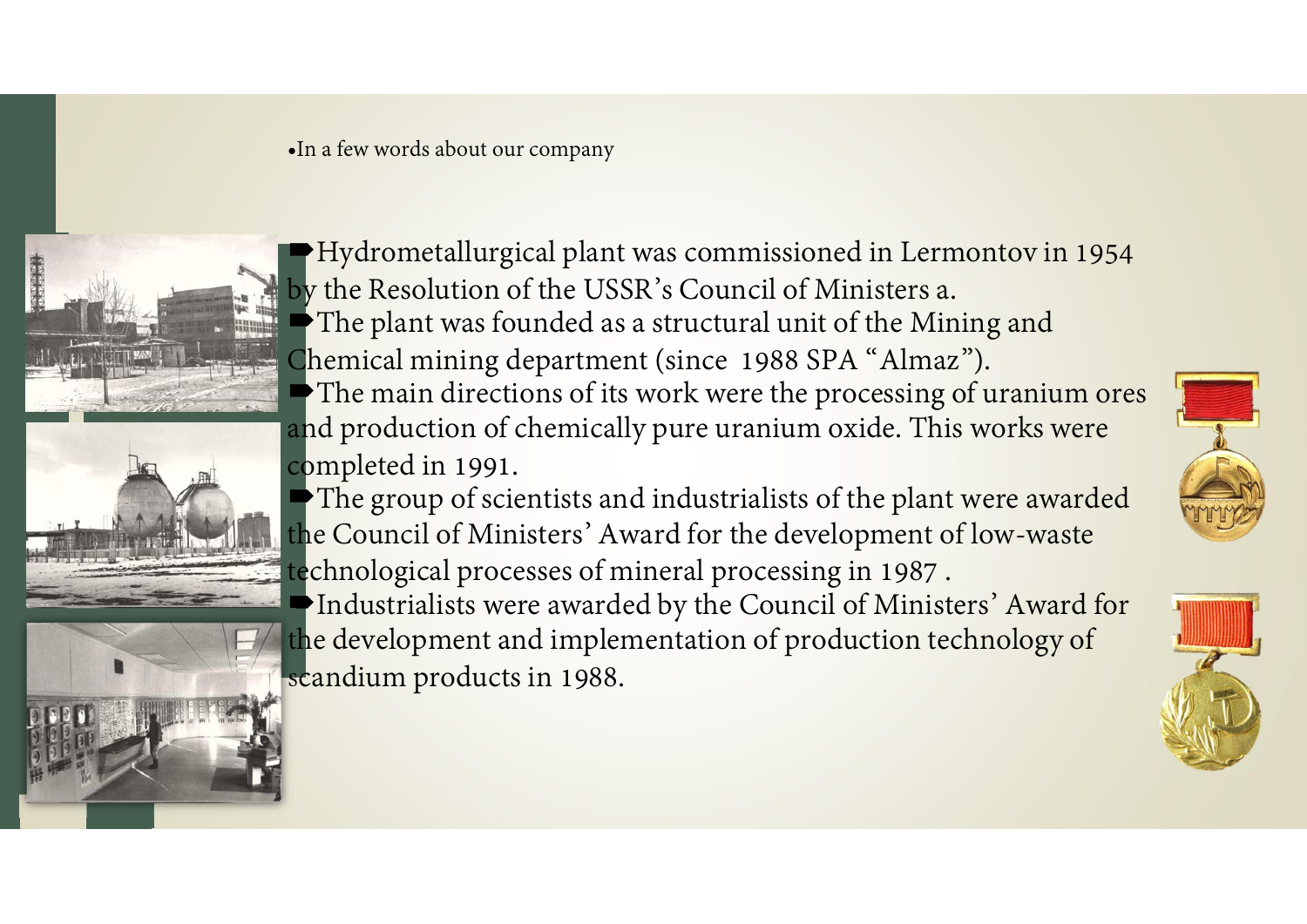



■1997 - SUE "The Hydrometallurgical Plant" was segregated into independent company of the Ministry for Atomic Energy of the Russian Federation.

■2003 - SUE "The Hydrometallurgical Plant" was reorganized in OJSC "The Hydrometallurgical plant", in 2009 the Company was privatized through a public auction.

- The shareholders of the Company are:
- Sergey Makhov (50%) and
- Sergey Chuck (50%).

■OJSC "The Hydrometallurgical plant" employs more than 1,200 people, including research team of 7 Doctors of Science, 10 Candidates of Science, and highly qualified engineering personnel.

■OJSC «The Hydrometallurgical plant" is city-forming company.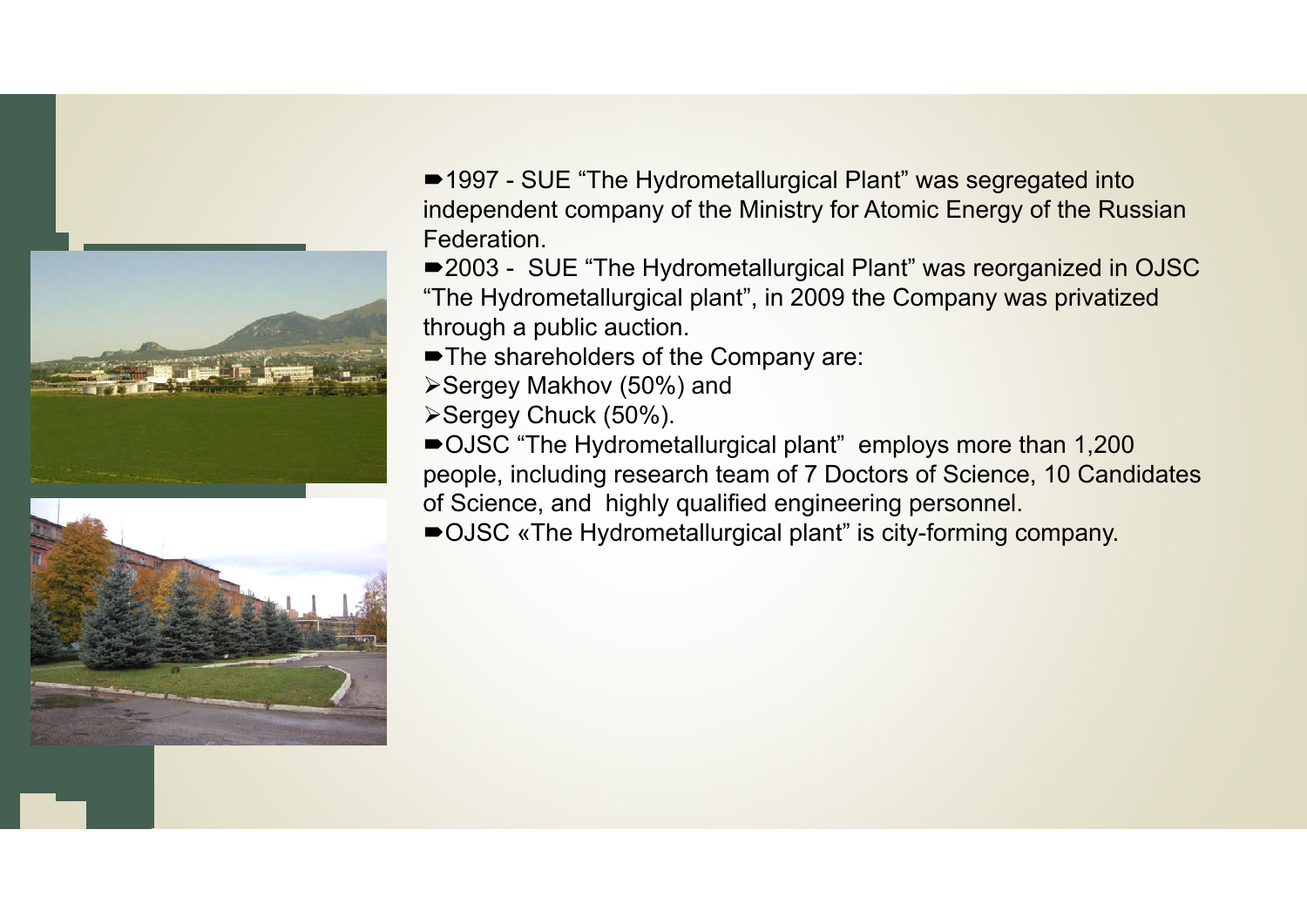

- ■November 17, 1954 "The hydrometallurgical plant" was put into operation
- ■1957 the sorption extraction scheme was launched
- **1958 Cleaner extraction was begun for the first time in the USSR**
- 1958 Industrial synthesis trialkylamine was produced for the first time in the USSR
- $\blacksquare$  1967 The plant began to produce mineral fertilizers

■ 1969 - The technology of scandium oxide industrial production was developed for the first time in the USSR

1979 - The technology of aluminum-scandium master-alloy industrial production was developed for the first time in the USSR

**1981 - The technologies of Diammonium phosphate and phosphoric acid industrial** production were developed for the first time in the USSR

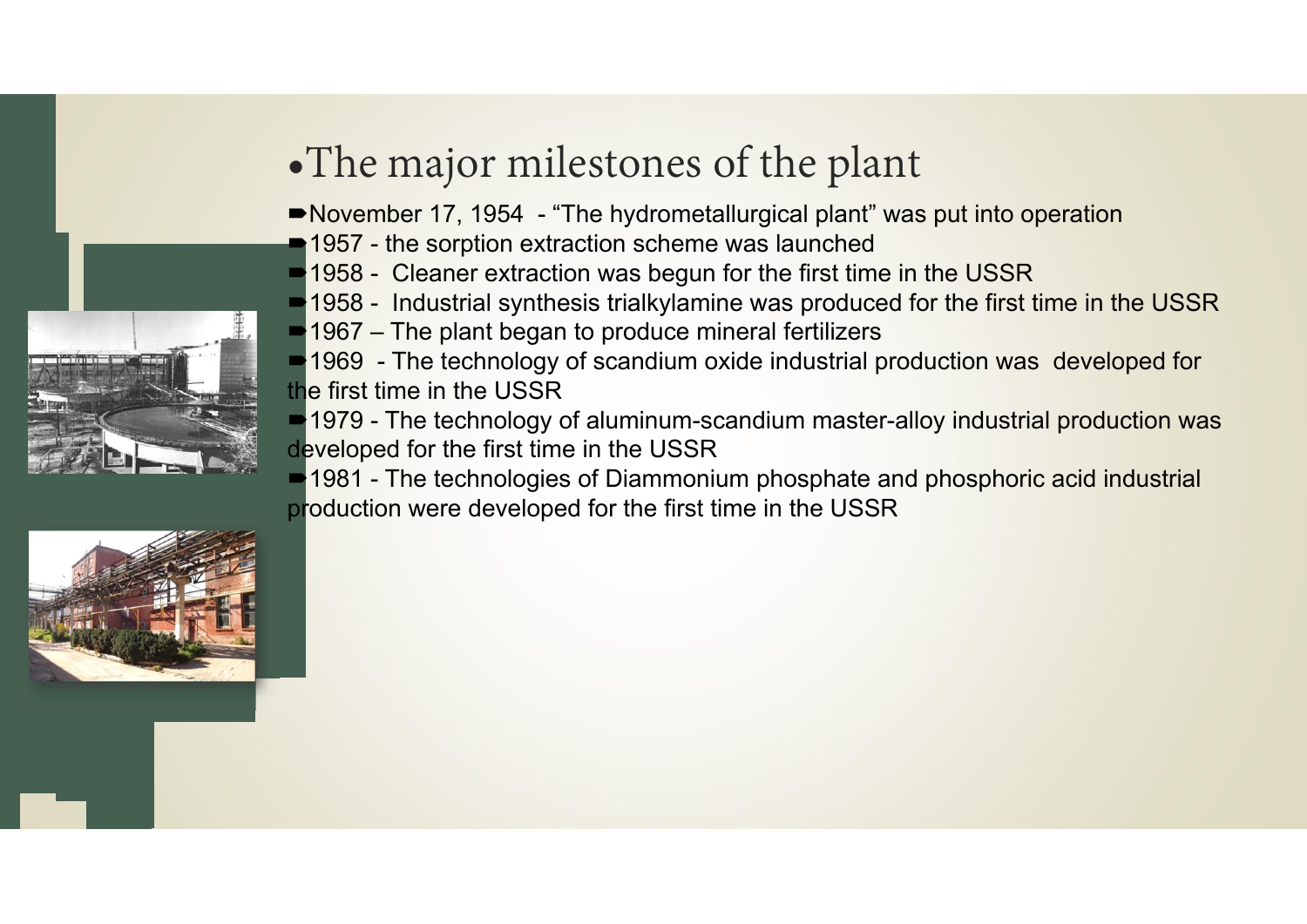## •The major milestones of the plant

- ■1991 Aluminum master alloys and alloys production workshop
- ■1992 Piezoceramic materials production technology
- **-1998** The technology of producing fluorine-free monoammonium phosphate from an extraction phosphoric acid
- $\rightarrow$  2000 The production of copper sulphate
- **2002** The production of technical monoammonium phosphate
- 2009 The production of granular ammonium sulphate
- 2010 Rare-earth elements

**2012 OJSC "The hydrometallurgical plant" was granted a state guarantee of the** Russian Government to implement the investment project *"Increasing of processing depth of phosphate raw materials at OJSC "The hydrometallurgical plant" with production of scandium and rare earth metals"* in the amount of 1.6 bln. Rub / \$25 mln.

- **2014 The extraction scheme to separate rare earth elements**
- 2015 Potassium sulphate and monopotassium phosphate production.



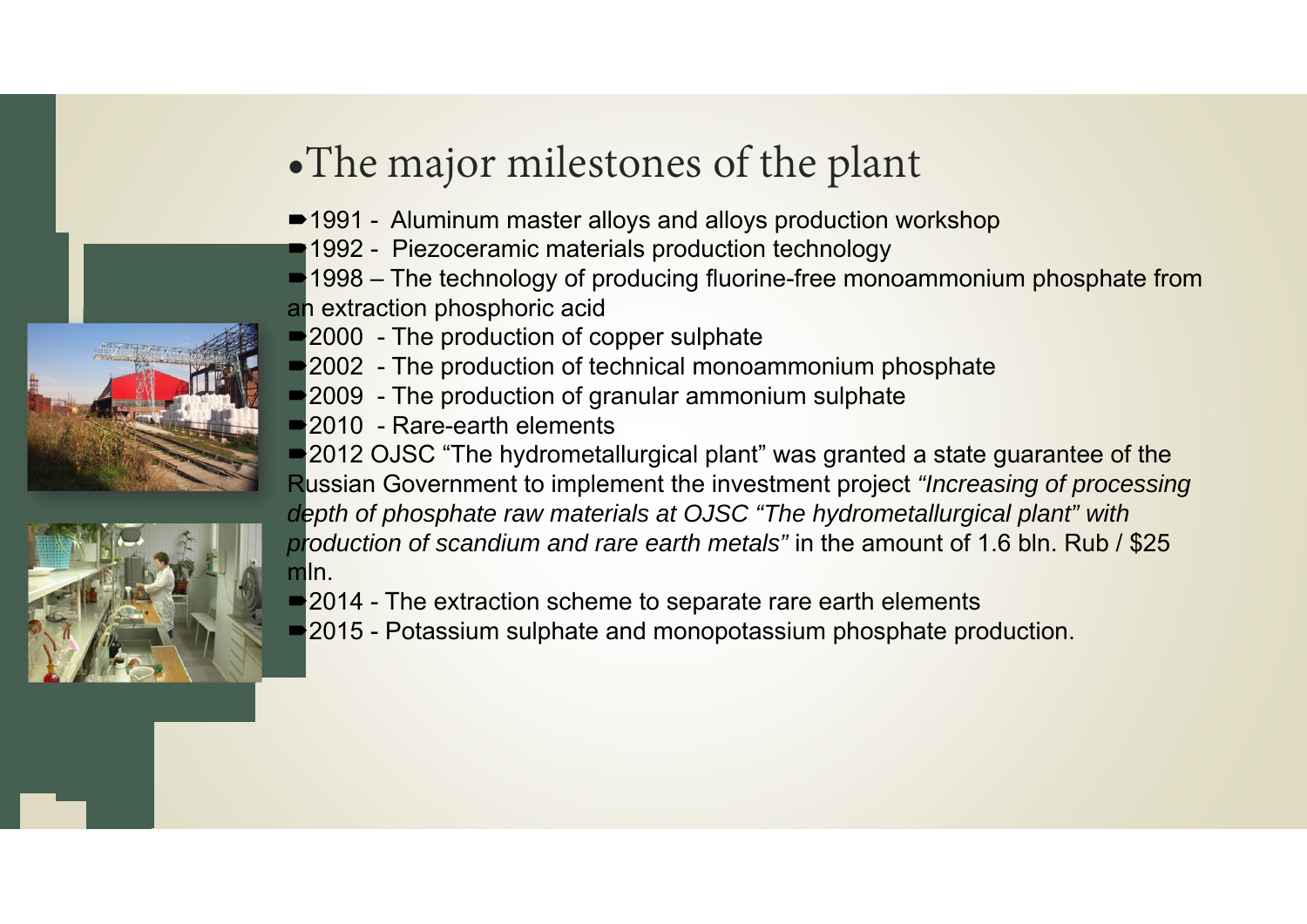### •Current infrastructure



m

- The plant is equipped with modern technological equipment, providing a stable output and allows to change its nomenclature according to market demands.
- There are:
- Railway (12 km),
- Truck fleet (86 units of technical equipment),
- Electrical and mechanical engineers for manufacturing non-standard equipment by using modern machinery equipment,
- Engineering design office,
- Scientific and research laboratory,
- Laboratory of environmental protection,
- Analytical laboratory for process control and quality control of manufactured products,
- Warehouses,
- Tailings pond of 140 hectares.

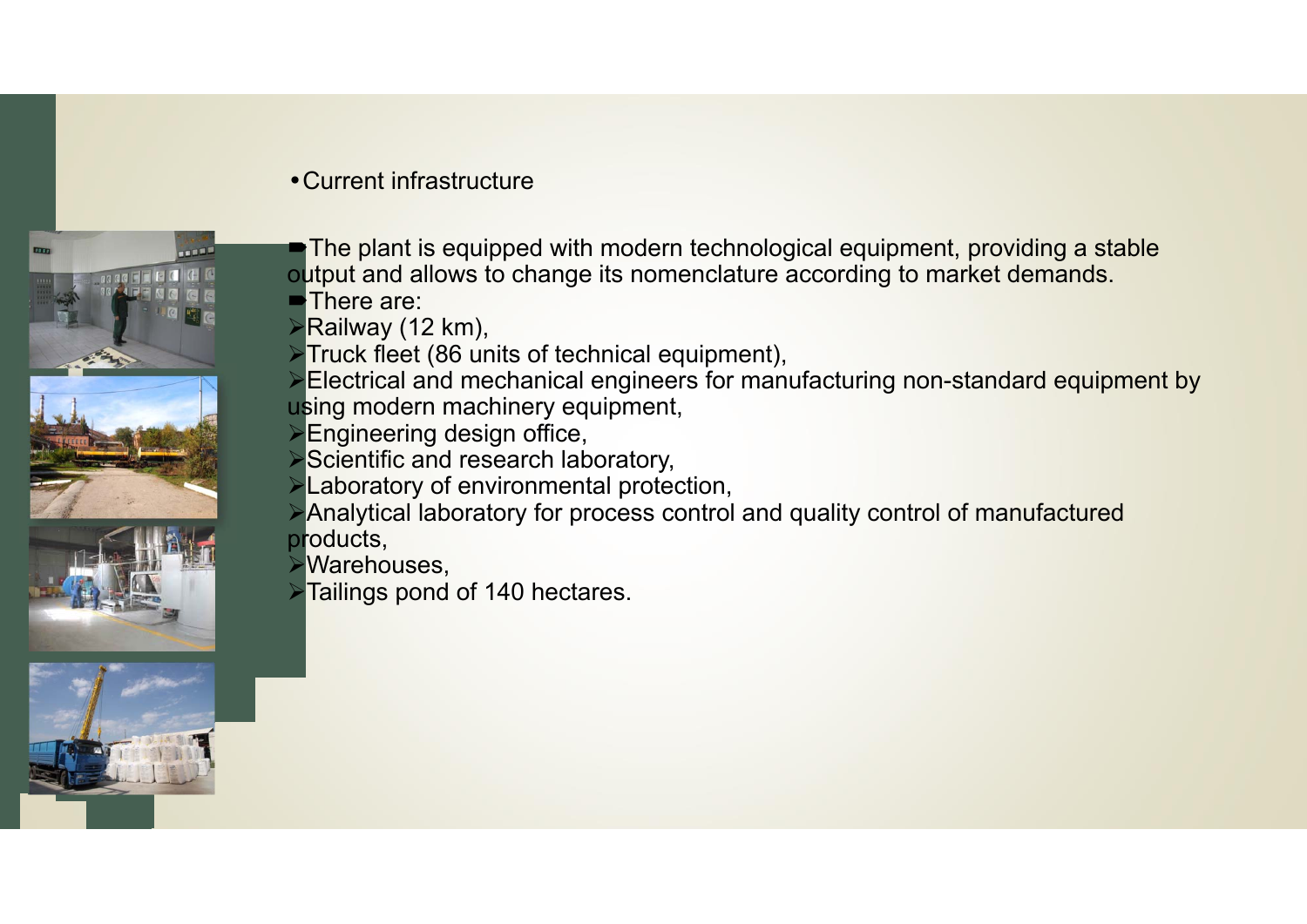•The main products of the plant



- Highly efficient nitrogen-phosphorus fertilizers and classified phosphates feed and food-grade of high quality:
- MAP 12:39 (Ammophos);
- >NPS 16:20:12 (Sulphoammophos);
- Monoammonium phosphate MAP 12:61 (technical, feed);
- Diammonium phosphate DAP 21:53 (feed);
- Monopotassium phosphate MPP 52:34;
- **Potassium sulphate.**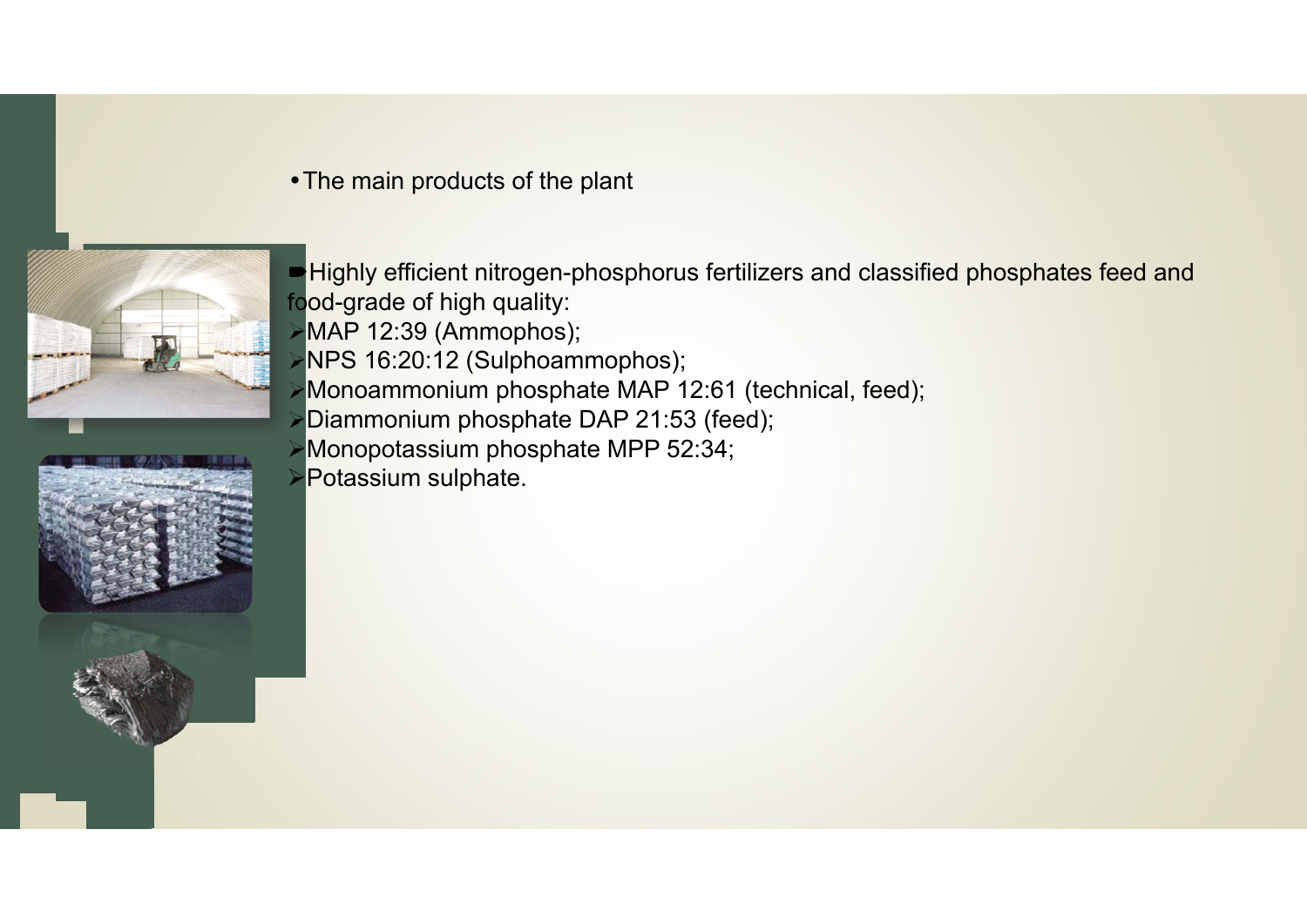#### •Ammophos

Characters: highly efficient granular product, free of nitrates and nitrites with optimal ratio of nitrogen and phosphorus.

**Appearance: light gray granules.** 

Application: used on different soils, as well as in greenhouses and hothouses for all types of agricultural plants.

| • Phosphorus pentoxide P205 | $\cdot$ 39 $\pm$ 1         |
|-----------------------------|----------------------------|
| • Nitrogen N                | $\cdot$ 12 $\pm$ 1         |
| • Humidity                  | $\cdot$ $\leq$ 1 $\pm$ 0.5 |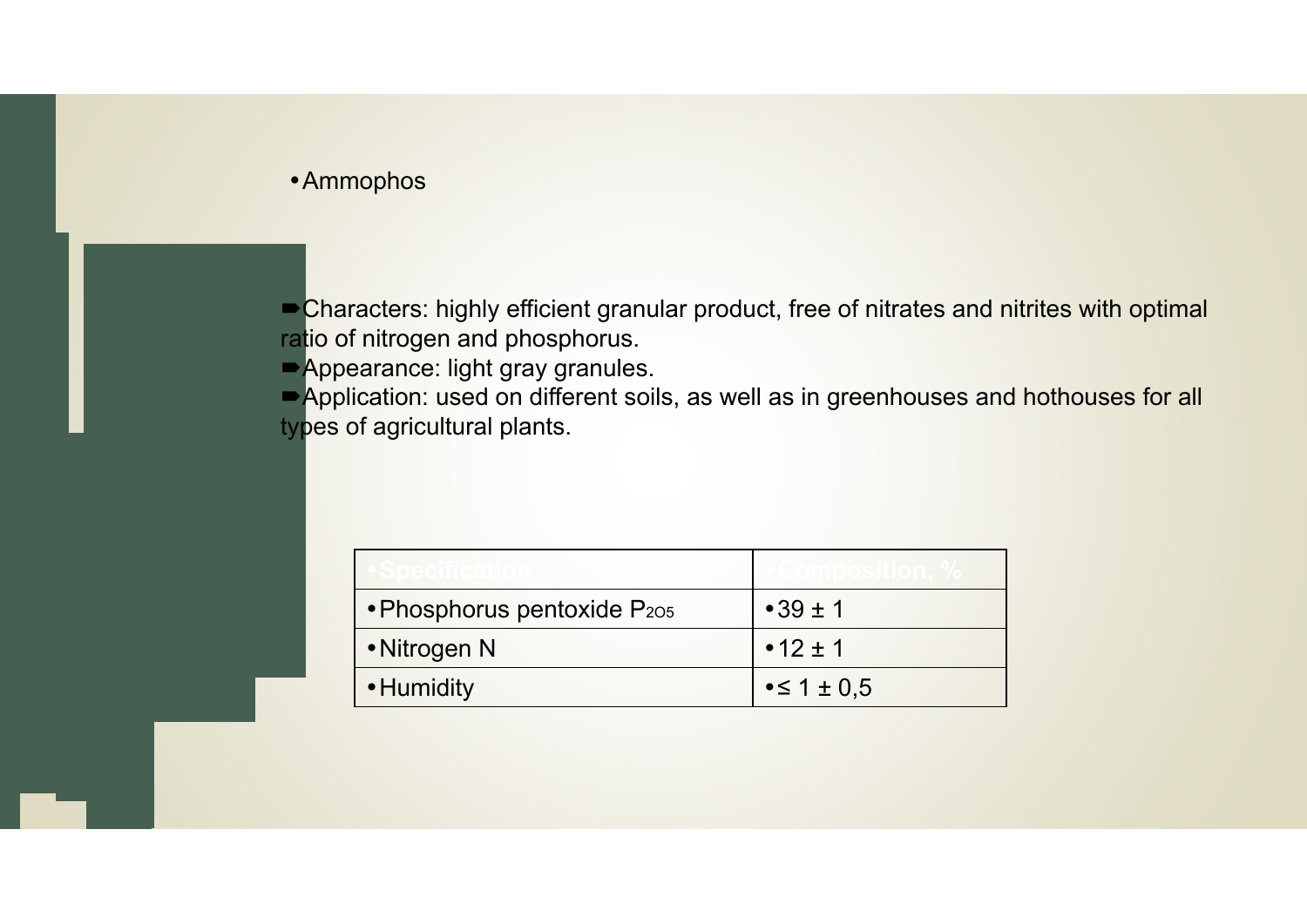•Monoammonium phosphate (MAP)

Characters: water-soluble, free of nitrates and nitrites, fluorine-free, non-toxic, fire and explosion product.

Appearance: white crystals

**Application:** 

 $\triangleright$  as a highly effective fertilizer,

 $\triangleright$  as feed additives for livestock,

**For impregnating fabrics, plywood and wood to impart them flame resistance,** 

 $\triangleright$  in the manufacture of fire-extinguishing powders

| $\cdot$ Phosphorus pentoxide P <sub>205</sub> | $•61 \pm 0.5$   |
|-----------------------------------------------|-----------------|
| • Nitrogen N                                  | •12.1           |
| • Humidity                                    | $\cdot$ 0.1-0.3 |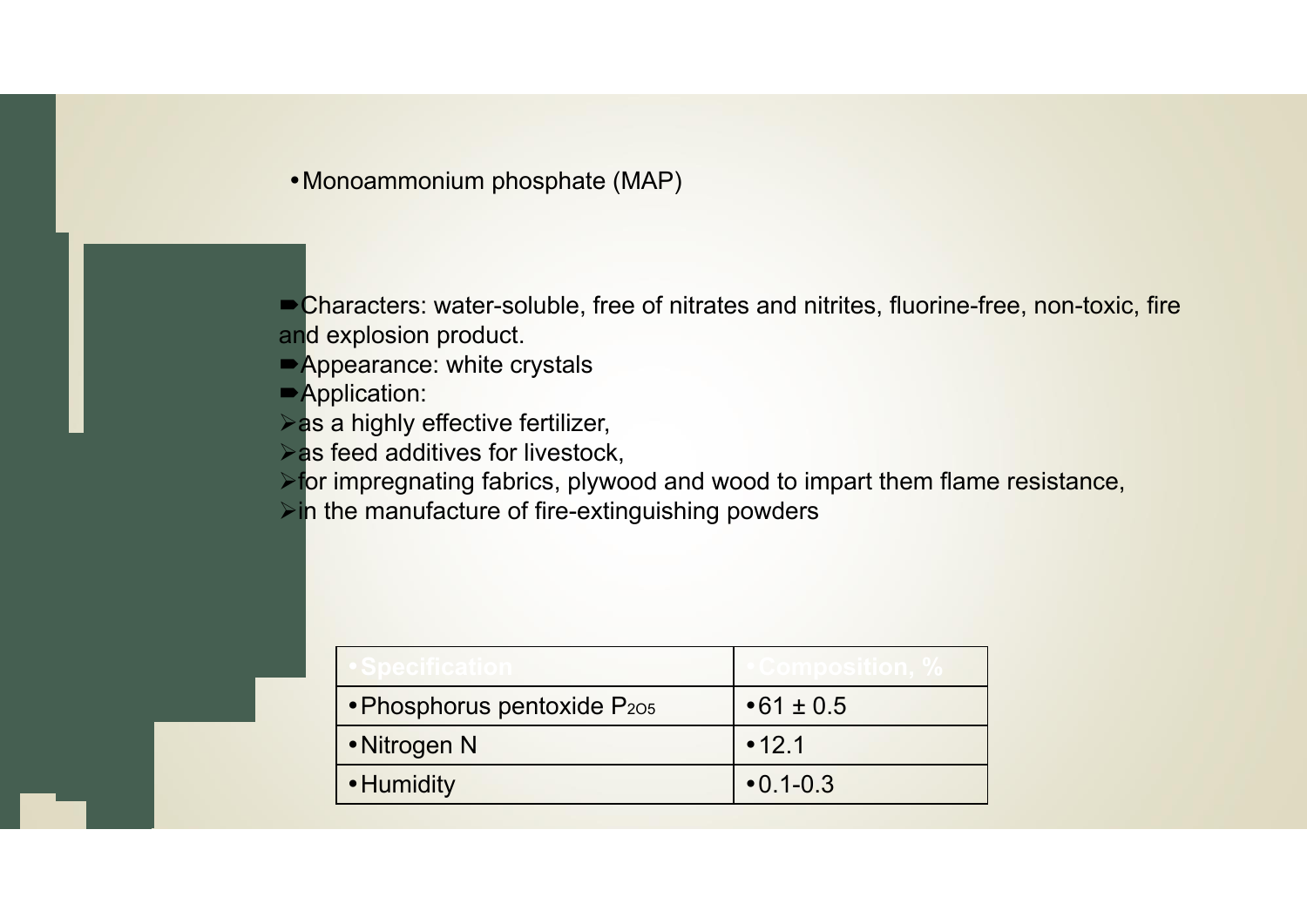•Diammonium phosphate (DAP)

Characters: water-soluble, free of nitrates and nitrites, fluorine-free, non-toxic, fire and explosion product.

Appearance: white crystals

**Application:** 

 $\triangleright$  as a highly effective fertilizer,

 $\triangleright$  as feed additives for livestock,

**For impregnating fabrics, plywood and wood to impart them flame resistance,** 

 $\triangleright$  in the manufacture of fire-extinguishing powders

| • Phosphorus pentoxide P205 | $•53 \pm 0.5$   |
|-----------------------------|-----------------|
| • Nitrogen N                | $•21 \pm 1$     |
| • Humidity                  | $\bullet$ < 0.2 |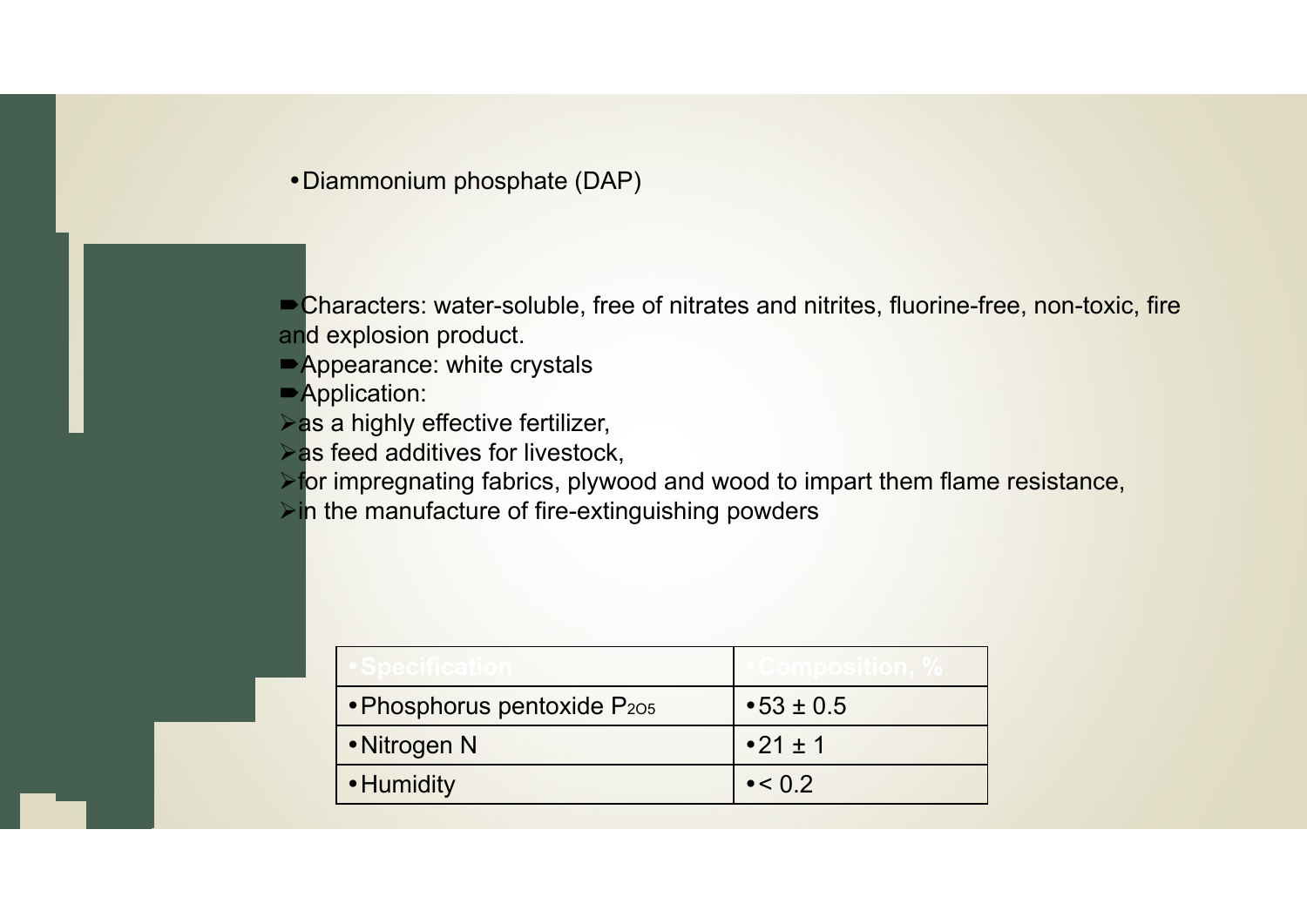•Monopotassium phosphate (MKP)

Characters: concentrated, water-soluble, free of nitrates and nitrites, fluorine-free, non-toxic, fire and explosion product.

Appearance: white crystals.

**Application:** 

 $\triangleright$  as a highly effective fertilizer.

 $\triangleright$  It is effective on low-fertility soils for root growth and sensitive to chlorine crops. It is used in vegetable production for closed and open ground and for drip irrigation.

| OSIOECHILOGILLO             |                    |
|-----------------------------|--------------------|
| • Phosphorus pentoxide P205 | $•52 \pm 1$        |
| • Potassium K <sub>20</sub> | $\cdot$ 34 $\pm$ 1 |
| • Humidity                  | $\cdot < 0.3$      |